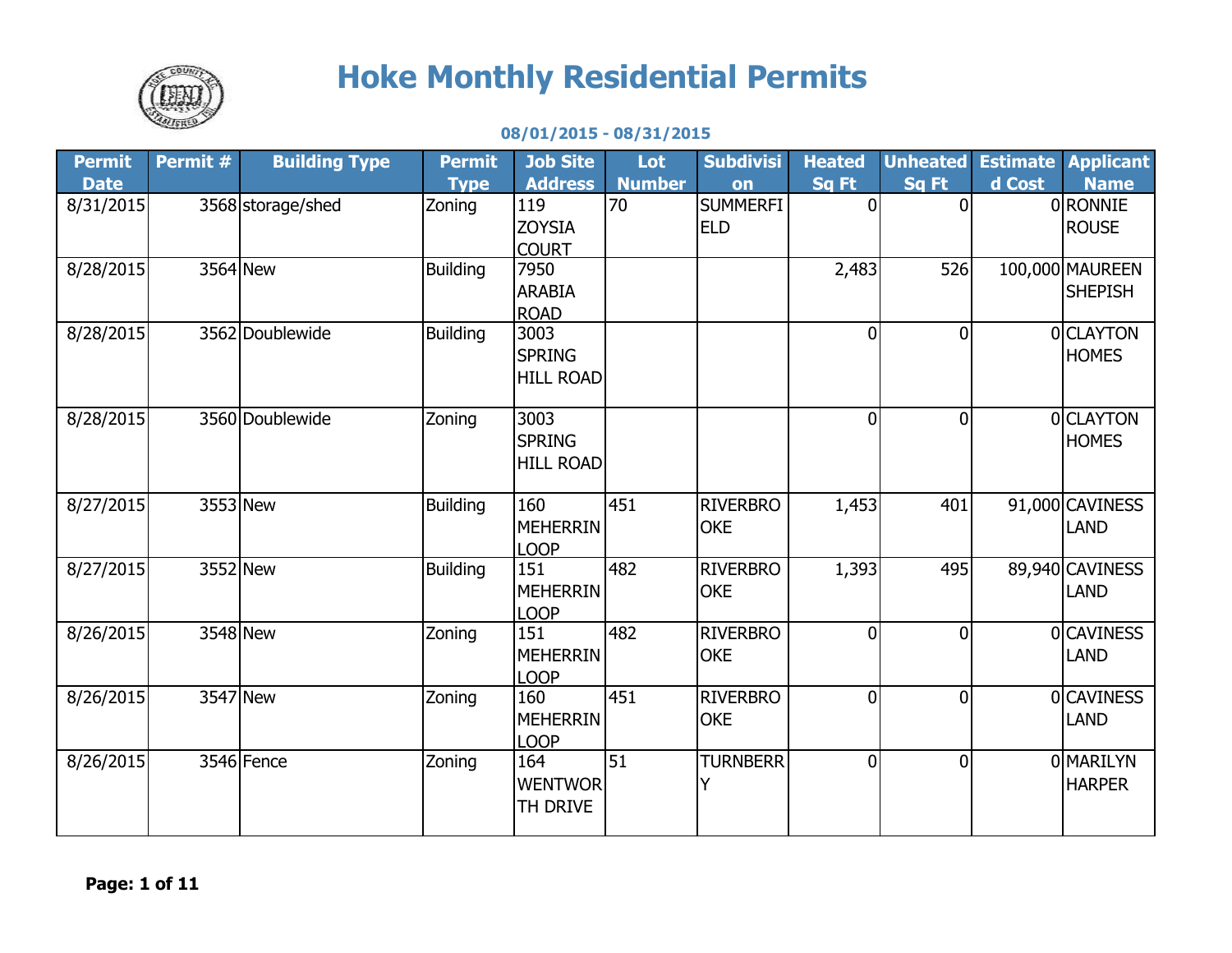| 8/26/2015 | 3545 Fence      | Zoning           | 936<br><b>LOUISIAN</b><br>A DRIVE       | $\overline{37}$ | <b>MAGNOLIA</b><br><b>GREENS</b> | $\overline{0}$ | $\Omega$       |               | 0ROBERT<br><b>COHEN</b>                                           |
|-----------|-----------------|------------------|-----------------------------------------|-----------------|----------------------------------|----------------|----------------|---------------|-------------------------------------------------------------------|
| 8/26/2015 | 3543 New        | <b>Building</b>  | 340<br>YELLOWFO<br><b>OT DRIVE</b>      | $\overline{27}$ | <b>EAGLES</b><br><b>RIDGE</b>    | 1,411          | 576            |               | 108,400 HOWARD<br><b>BUILDERS</b>                                 |
| 8/25/2015 | 3542 Singlewide | <b>Building</b>  | 454<br><b>BREWER</b><br><b>DRIVE</b>    |                 |                                  | $\mathbf 0$    | $\overline{0}$ |               | 0PATSY<br><b>BROOKS &amp;</b><br><b>JANICE</b><br><b>LOWERY</b>   |
| 8/25/2015 | 3539 Other      | Swimming<br>Pool | 210 OLD<br><b>OAK</b><br><b>DRIVE</b>   | 27              | <b>LINDSAY</b><br><b>FARMS</b>   | $\overline{0}$ | 800            |               | 31,000 CAROL<br><b>NIPPER</b>                                     |
| 8/25/2015 | 3538 Other      | Zoning           | 210 OLD<br><b>OAK</b><br><b>DRIVE</b>   | $\overline{27}$ | <b>LINDSAY</b><br><b>FARMS</b>   | $\overline{0}$ | $\Omega$       |               | 0 CAROL<br><b>NIPPER</b>                                          |
| 8/24/2015 | 3534 New        | <b>Building</b>  | 589<br><b>EQUESTRA</b><br><b>IN WAY</b> | 65              | <b>STEEPLE</b><br><b>CHASE</b>   | 2,700          | 641            | 167,589 H & H | <b>CONSTRUC</b><br><b>TORS OF</b><br><b>FAYETTEVI</b><br>LLE, LLC |
| 8/24/2015 | 3533 New        | <b>Building</b>  | 235<br><b>WINDSWE</b><br>PT STREET      | 48              | <b>WEDGEFIE</b><br>LD            | 2,700          | 641            | 174,549 H & H | <b>CONSTRUC</b><br><b>TORS OF</b><br><b>FAYETTEVI</b><br>LLE, LLC |
| 8/24/2015 | 3531 New        | <b>Building</b>  | 650<br><b>WILDWOO</b><br><b>D DRIVE</b> | 70              | <b>FAIR HILL</b>                 | 2,236          | 631            |               | 90,000 PATIM,<br>INC.                                             |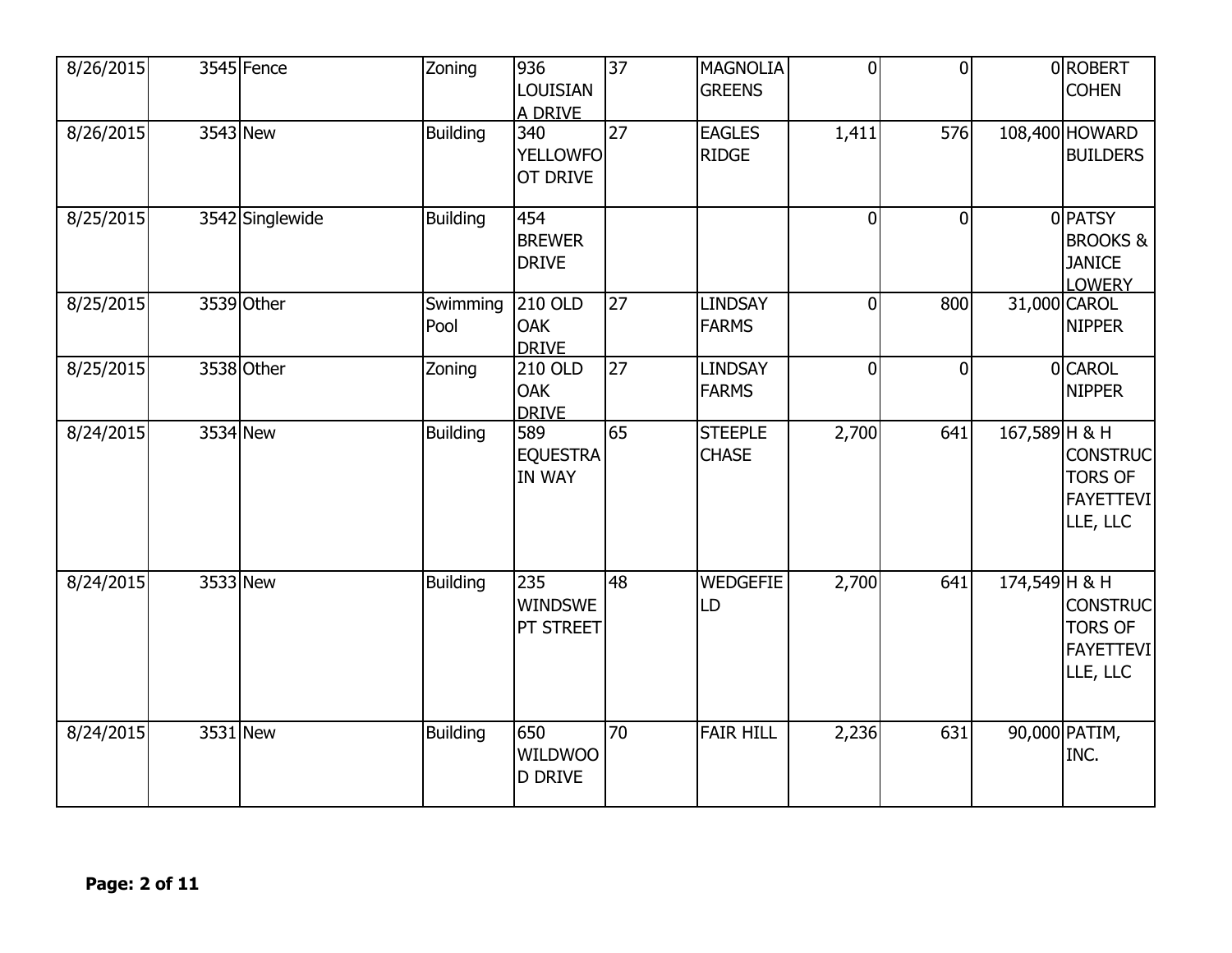| 8/24/2015 | 3529 New        | Zoning           | 8971<br><b>ROCKFISH</b><br><b>ROAD</b>     |     |                                           | $\overline{0}$ | $\Omega$     |                 | 0ERIN<br>LAMONICA                                                |
|-----------|-----------------|------------------|--------------------------------------------|-----|-------------------------------------------|----------------|--------------|-----------------|------------------------------------------------------------------|
| 8/24/2015 | 3527 New        | Zoning           | 235<br><b>WINDSWE</b><br>PT STREET         | 48  | <b>WEDGEFIE</b><br>LD                     | $\overline{0}$ | $\mathbf{0}$ |                 | $0H$ & H<br><b>CONSTRUC</b><br><b>TORS</b>                       |
| 8/21/2015 | 3526 Other      | Swimming<br>Pool | 318<br><b>WINDOVE</b><br><b>R DRIVE</b>    |     | PINES@W<br><b>ESTGATE</b>                 | $\overline{0}$ | 684          |                 | 39,509 JASON<br><b>MYERS</b>                                     |
| 8/21/2015 | 3525 Other      | Zoning           | 318<br><b>WINDOVE</b><br>R DR              | 516 | <b>WESTGAT</b><br>E @ THE<br><b>PINES</b> | $\overline{0}$ | $\Omega$     |                 | 0JASON<br><b>MYERS</b>                                           |
| 8/21/2015 | 3521 New        | Zoning           | 650<br><b>WILDWOO</b><br>D DR              | 70  | <b>FAIRHILL</b>                           | $\overline{0}$ | $\Omega$     |                 | 0 PATIM INC                                                      |
| 8/21/2015 | 3520 Doublewide | <b>Building</b>  | 160<br><b>SHERON</b><br><b>DRIVE</b>       |     |                                           | $\overline{0}$ | $\mathbf{0}$ |                 | 0RICKY<br><b>HUNT</b>                                            |
| 8/20/2015 | 3517 New        | <b>Building</b>  | 4300 BLUE<br><b>SPRINGS</b><br><b>ROAD</b> |     |                                           | 1,913          | 79           | 156,333 TCC     | <b>VANDERBU</b><br>ILT, LLC                                      |
| 8/20/2015 | 3516 New        | <b>Building</b>  | 803<br><b>EQUESTRI</b><br><b>AN WAY</b>    | 77  | <b>STEEPLE</b><br><b>CHASE</b>            | 2,865          | 643          | $171,319$ H & H | <b>CONSTRUC</b><br><b>TOR OF</b><br><b>FAYETTEVI</b><br>LLE, LLC |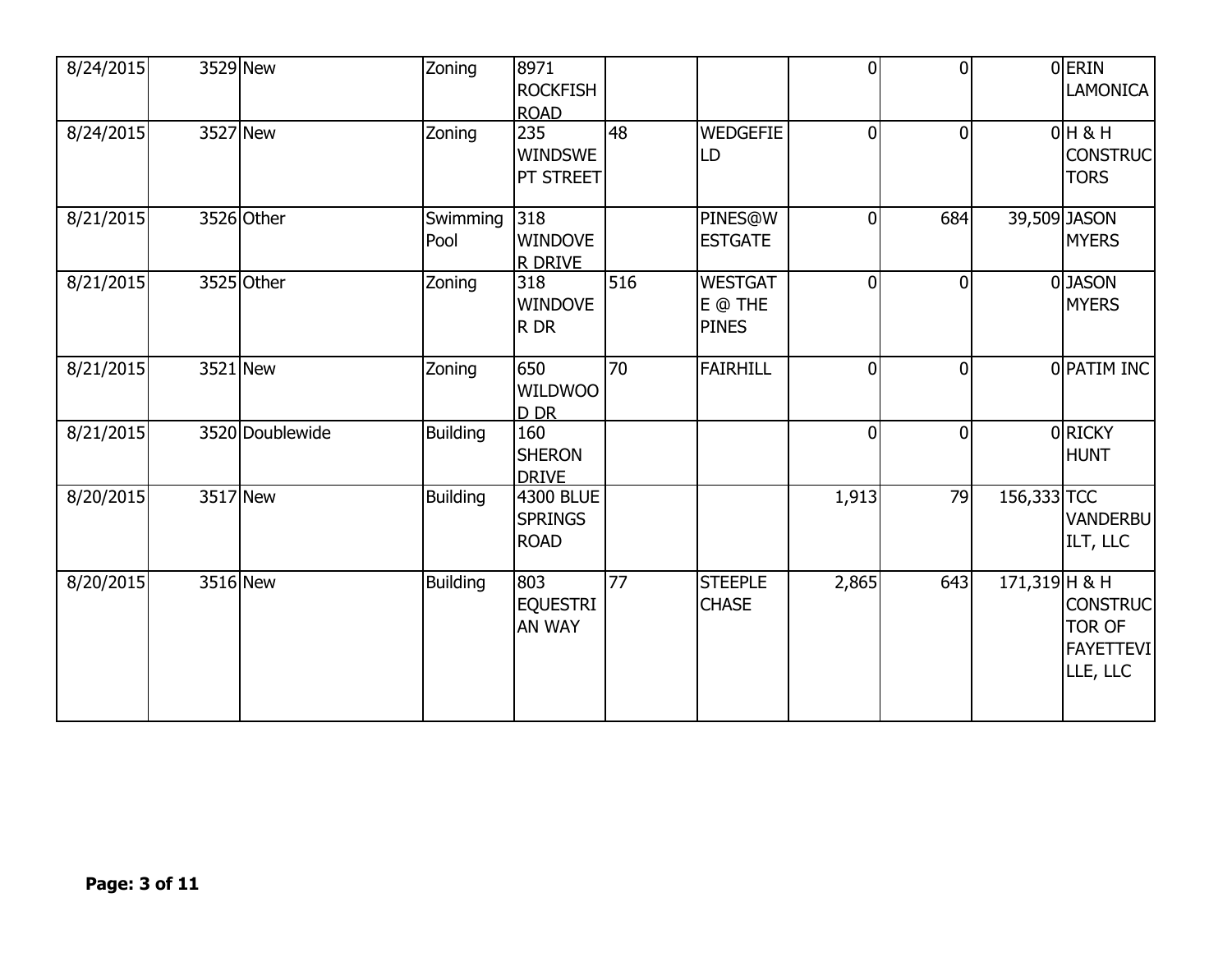| 8/20/2015 | 3515 New                          | <b>Building</b>  | 789<br><b>EQUESTRA</b><br><b>IN WAY</b>                  | 76              | <b>STEEPLE</b><br><b>CHASE</b>    | 2,300          | 634          | 144,797 H & H | <b>CONSTRUC</b><br><b>TORS OF</b><br><b>FAYETTEVI</b><br>LLE, LLC |
|-----------|-----------------------------------|------------------|----------------------------------------------------------|-----------------|-----------------------------------|----------------|--------------|---------------|-------------------------------------------------------------------|
| 8/20/2015 | 3512 New                          | Zoning           | 7950<br><b>ARABIA</b><br><b>ROAD</b>                     |                 |                                   | $\overline{0}$ | $\mathbf{0}$ |               | <b>OMAUREEN</b><br><b>SHEPISH</b>                                 |
| 8/20/2015 | 3510 New                          | <b>Building</b>  | 5160<br><b>PHILLIPPI</b><br><b>CHURCH</b><br><b>ROAD</b> | 1               |                                   | 2,177          | 892          |               | 80,000 BOAHN<br><b>CONSTRUC</b><br><b>TION</b>                    |
| 8/20/2015 | 3509 New                          | <b>Building</b>  | 5096<br><b>PHILLIPPI</b><br><b>CHURCH</b><br><b>ROAD</b> | $\overline{4}$  |                                   | 1,825          | 1,055        |               | 80,000 BOAHN<br><b>CONSTRUC</b><br><b>TION</b>                    |
| 8/19/2015 | 3505 New                          | Zoning           | <b>4300 BLUE</b><br><b>SPRINGS</b><br><b>ROAD</b>        |                 |                                   | $\overline{0}$ | $\Omega$     |               | 0 ARTICE &<br><b>EMMA</b><br><b>THOMAS</b>                        |
| 8/19/2015 | 3504 New                          | <b>Building</b>  | 193<br><b>LAUREL</b><br><b>LANE</b>                      | 14              | <b>LAUREL</b><br><b>HILL</b>      | 3,232          | 764          |               | 300,000 SOUTHEAS<br><b>TERN</b><br><b>CONSTRUC</b><br><b>TION</b> |
| 8/19/2015 | 3503 New                          | Swimming<br>Pool | 142<br><b>OAKRIDGE</b><br><b>DRIVE</b>                   | 97              | <b>BROWNST</b><br><b>ONE FARM</b> | $\overline{0}$ | 648          |               | 35,500 MATTHEW<br><b>JOHNSON</b>                                  |
| 8/19/2015 | 3502 Other                        | Zoning           | 142<br><b>OAKRIDGE</b><br><b>DR</b>                      | $\overline{97}$ | <b>BROWNST</b><br><b>ONE FARM</b> | $\overline{0}$ | $\Omega$     |               | 0 MATTHEW<br><b>JOHNSON</b>                                       |
| 8/19/2015 | 3501 Replacement Windows Building |                  | 232<br><b>HENDRIX</b><br><b>ROAD</b>                     |                 |                                   | $\overline{0}$ | $\mathbf{0}$ |               | 2,145 CHARLES<br><b>THOMPSO</b><br>N                              |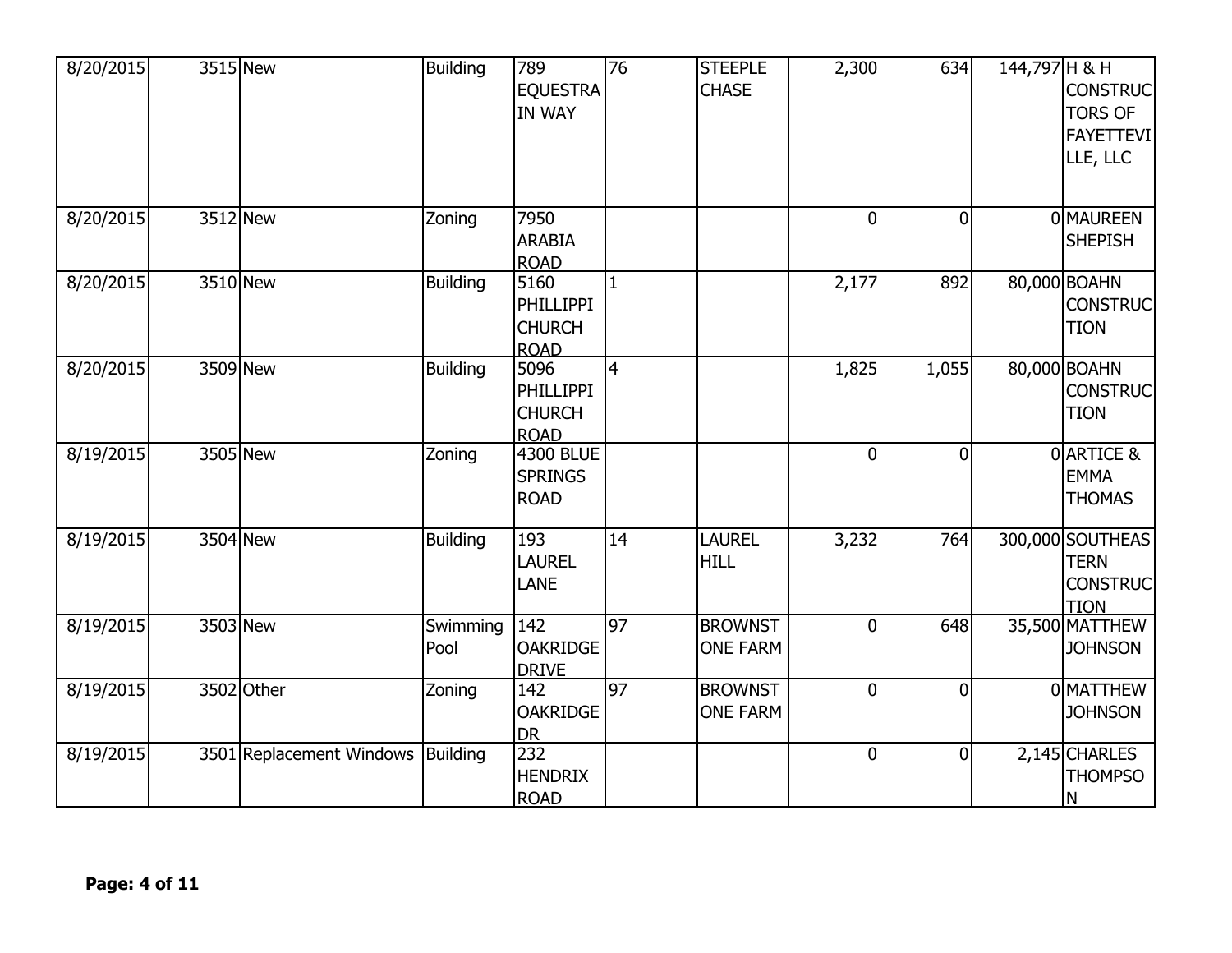| 8/19/2015 | 3500 Doublewide         | <b>Building</b> | 1430<br><b>NORTH</b><br><b>SHANNON</b><br><b>ROAD</b> |     |                                         | $\overline{0}$ | $\theta$       |               | 0 FEDERICO<br><b>RODRIGUE</b>                                     |
|-----------|-------------------------|-----------------|-------------------------------------------------------|-----|-----------------------------------------|----------------|----------------|---------------|-------------------------------------------------------------------|
| 8/19/2015 | 3499 Other              | Zoning          | 8574<br><b>ROCKFISH</b><br><b>ROAD</b>                |     |                                         | $\overline{0}$ | $\overline{0}$ |               | 0 RISING<br><b>LEADERS</b><br><b>OF</b><br><b>SUCCESS</b>         |
| 8/19/2015 | 3498 New                | Zoning          | 106<br><b>HODGIN</b><br><b>ROAD</b>                   |     |                                         | $\overline{0}$ | $\overline{0}$ |               | 0LINDA<br><b>CHAVIS</b>                                           |
| 8/19/2015 | 3497 Other              | Zoning          | 485<br><b>NORTHWO</b><br><b>ODS DR</b>                | 124 | <b>NORTHWO</b><br><b>ODS</b>            | $\overline{0}$ | $\overline{0}$ |               | 0HIGHER<br><b>HORIZONS</b><br><b>INC</b>                          |
| 8/19/2015 | 3496 Accessory Building | Zoning          | 3789<br><b>SAVANNAH</b><br><b>DR</b>                  |     |                                         | $\overline{0}$ | $\theta$       |               | 0LUKE<br><b>VINCIGUE</b><br><b>RRA</b>                            |
| 8/18/2015 | 3495 storage/shed       | <b>Building</b> | 287<br><b>BLACKHA</b><br><b>WK LANE</b>               | 8   | <b>EAGLES</b><br><b>RIDGE</b>           | $\overline{0}$ | 192            |               | 4,500 LEWIS &<br>KIMBERLY<br><b>BARNETTE</b>                      |
| 8/18/2015 | 3492 New                | Zoning          | 193<br><b>LAUREL</b><br><b>LANE</b>                   | 14  | <b>LAUREL</b><br><b>HILL</b>            | $\overline{0}$ | $\overline{0}$ |               | 0 SOUTHEAS<br><b>TERN</b><br><b>CONST</b>                         |
| 8/18/2015 | 3489 New                | <b>Building</b> | 107<br><b>STONEBRI</b><br><b>AR</b><br><b>AVENUE</b>  | 68  | <b>HIGHLAND</b><br>S@BEDFO<br><b>RD</b> | 3,453          | 1,139          | 189,900 H & H | <b>CONSTRUC</b><br><b>TORS OF</b><br><b>FAYETTEVI</b><br>LLE, LLC |
| 8/18/2015 | 3488 New                | Zoning          | 340<br><b>YELLOWFO</b><br>OT DR                       | 27  | <b>EAGLES</b><br><b>RIDGE</b>           | $\overline{0}$ | $\Omega$       |               | 0 HOWARD<br><b>BUILDERS</b>                                       |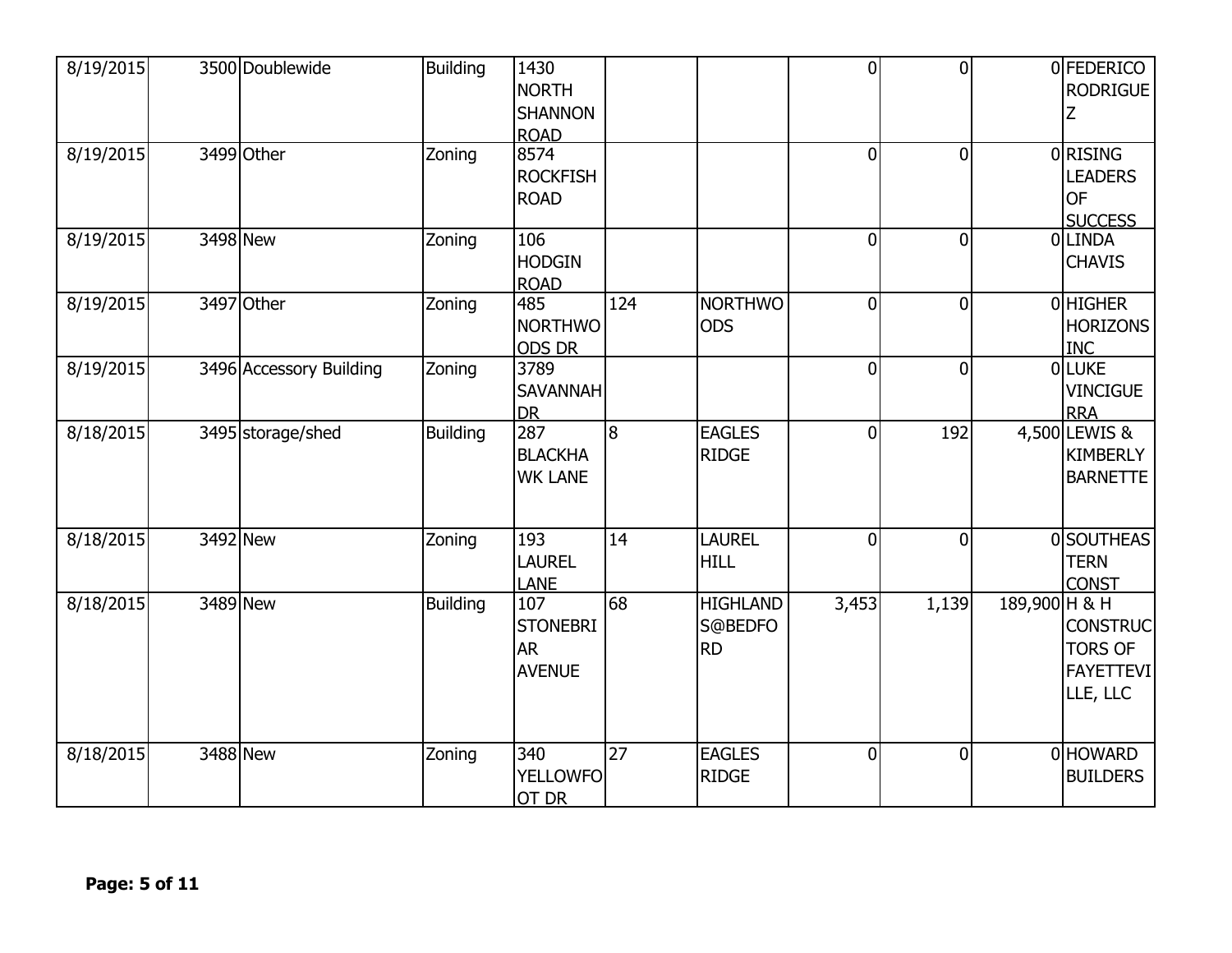| 8/18/2015 | 3487 New                | <b>Building</b> | 417<br><b>FEATHERS</b><br><b>LANE</b>                | 93           | <b>EAGLES</b><br><b>RIDGE</b>                | 1,353          | 546            |             | 93,000 HOWARD<br><b>BUILDERS</b>              |
|-----------|-------------------------|-----------------|------------------------------------------------------|--------------|----------------------------------------------|----------------|----------------|-------------|-----------------------------------------------|
| 8/18/2015 | 3486 New                | Zoning          | 107<br><b>STONEBRI</b><br><b>AR</b><br><b>AVENUE</b> | 68           | <b>HIGHLAND</b><br>S@BEDFO<br><b>RD</b>      | $\mathbf 0$    | $\Omega$       |             | $0H$ & H<br><b>CONSTRUC</b><br><b>TORS</b>    |
| 8/17/2015 | 3485 storage/shed       | Zoning          | 3600<br><b>FAYETTEVI</b><br><b>LLE ROAD</b>          |              |                                              | $\overline{0}$ | $\overline{0}$ |             | 0 MIKE<br><b>WAGUESP</b><br><b>ACK</b>        |
| 8/17/2015 | 3479 storage/shed       | Zoning          | 287<br><b>BLACKHA</b><br><b>WKE LANE</b>             | 8            | <b>EAGLES</b><br><b>RIDGE</b>                | $\overline{0}$ | $\mathbf 0$    |             | 0 KIMBERLY<br><b>BARNETTE</b>                 |
| 8/14/2015 | 3475 New                | <b>Building</b> | 316 YATES 84<br><b>MILL</b><br><b>STREET</b>         |              | <b>WEDGEFIE</b><br>LD                        | 3,226          | 780            | 160,000 GMC | <b>CONSTRUC</b><br><b>TION OF</b><br>NC, INC. |
| 8/14/2015 | 3473 New                | Zoning          | 316 YATES 84<br><b>MILL</b><br><b>STREET</b>         |              | WEDGEFIL<br><b>ED</b>                        | $\overline{0}$ | $\Omega$       |             | $0$ GMC<br><b>CONSTRUC</b><br><b>TION</b>     |
| 8/13/2015 | 3469 Deck               | <b>Building</b> | 175<br><b>BROWNST</b><br><b>ONE</b><br><b>DRIVE</b>  |              | <b>BROWNST</b><br><b>ONE</b><br><b>FARMS</b> | $\overline{0}$ | 190            |             | 0 MIKE &<br><b>LAURA</b><br><b>HOWARD</b>     |
| 8/13/2015 | 3468 Accessory Building | <b>Building</b> | 175<br><b>BROWNST</b><br><b>ONE</b><br><b>DRIVE</b>  |              | <b>BROWNST</b><br><b>ONE</b><br><b>FARMS</b> | $\Omega$       | 384            |             | 0 MIKE &<br>LAURA<br><b>HOWARD</b>            |
| 8/13/2015 | 3467 Accessory Building | <b>Building</b> | 175<br><b>BROWNST</b><br><b>ONE</b><br><b>DRIVE</b>  | $\mathbf{1}$ | <b>BROWNST</b><br><b>ONE</b><br><b>FARMS</b> | $\overline{0}$ | 224            |             | 0 MIKE &<br><b>LAURA</b><br><b>HOWARD</b>     |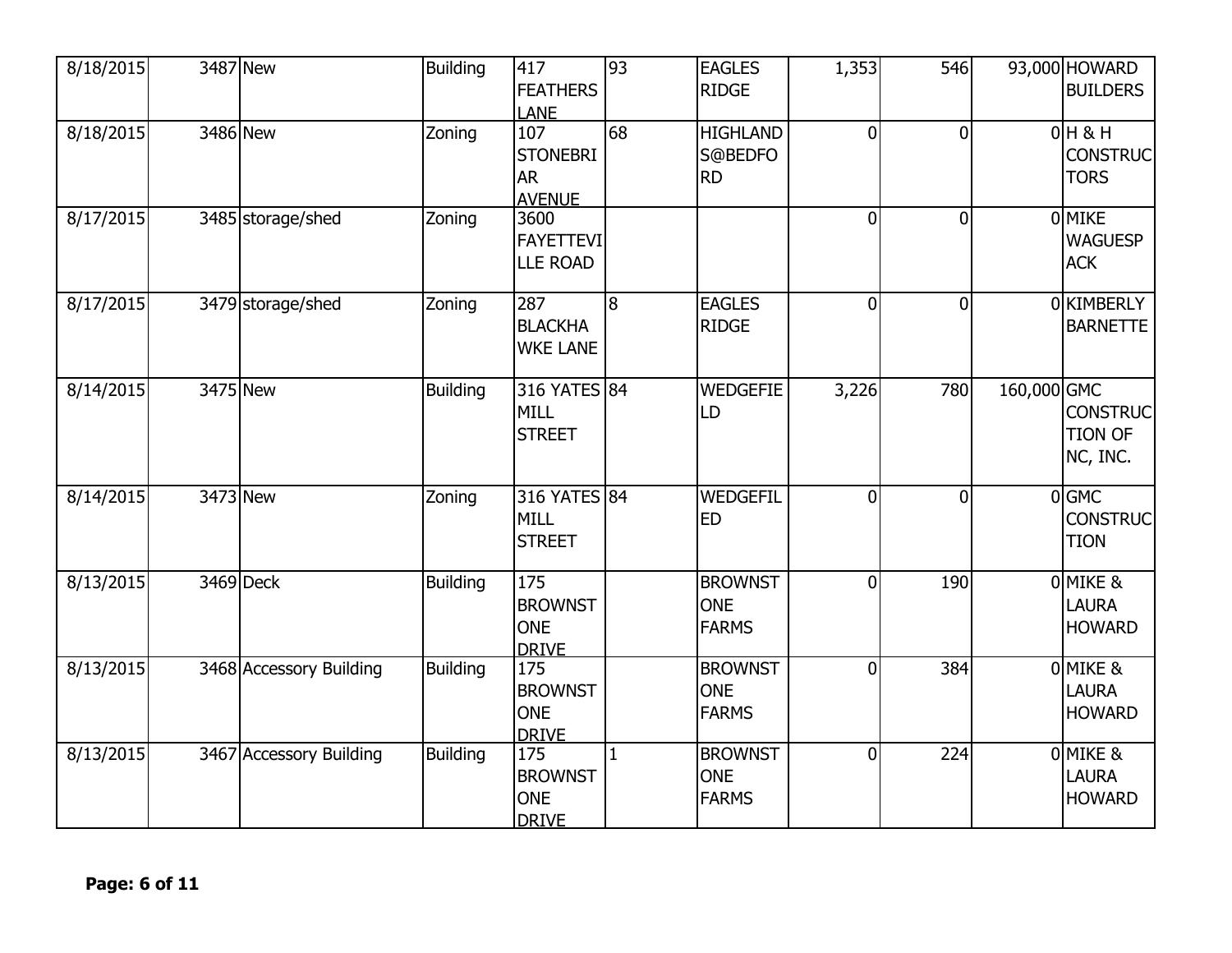| 8/13/2015 | 3466 Singlewide         | Zoning          | 199<br><b>HIBISCUS</b><br>LANE                           |                |                                   | $\Omega$       | $\Omega$       | 00RAL DIAL<br>JR.                                                |
|-----------|-------------------------|-----------------|----------------------------------------------------------|----------------|-----------------------------------|----------------|----------------|------------------------------------------------------------------|
| 8/13/2015 | 3465 New                | <b>Building</b> | 248 BENT<br><b>OAK</b><br><b>COURT</b>                   | 26             | <b>MAGNOLIA</b><br><b>VILLAGE</b> | 2,155          | 638            | 55,630 WARREN<br><b>PRICE</b>                                    |
| 8/13/2015 | 3464 New                | <b>Building</b> | <b>270 BENT</b><br><b>OAK</b><br><b>COURT</b>            | 25             | <b>MAGNOLIA</b><br><b>VILLAGE</b> | 2,155          | 638            | 55,630 WARREN<br><b>PRICE</b>                                    |
| 8/13/2015 | 3463 New                | <b>Building</b> | 119 BENT<br><b>OAK</b><br><b>COURT</b>                   | 10             | <b>MAGNOLIA</b><br><b>VILLAGE</b> | 2,155          | 638            | 55,630 WARREN<br><b>PRICE</b>                                    |
| 8/13/2015 | 3462 New                | <b>Building</b> | 6298<br><b>PHILLIPPI</b><br><b>CHURCH</b><br><b>ROAD</b> | $\overline{2}$ | <b>MAGNOLIA</b><br><b>VILLAGE</b> | 2,155          | 638            | 55,630 WARREN<br><b>PRICE</b>                                    |
| 8/13/2015 | 3459 Addition           | Zoning          | 875 HALL<br><b>ROAD</b>                                  |                |                                   | $\overline{0}$ | $\Omega$       | <b>ODUNDARR</b><br><b>ACH</b><br><b>BAPTIST</b><br><b>CHURCH</b> |
| 8/13/2015 | 3458 Accessory Building | Building        | <b>111 BLUE</b><br><b>JAY</b><br><b>COURT</b>            | 56             | <b>DOVEFIEL</b><br>D              | $\overline{0}$ | 192            | 5,044 GEORGE<br><b>STEFANSK</b>                                  |
| 8/12/2015 | 3457 Fence              | Zoning          | 213<br><b>HOBSON</b><br>СT                               | 9              | <b>HOBSON</b><br><b>PLACE</b>     | $\overline{0}$ | $\Omega$       | <b>OSTEPHEN</b><br><b>REEVES</b>                                 |
| 8/12/2015 | 3455 New                | Zoning          | 6298<br><b>PHILLIPI</b><br><b>CHURCH</b><br><b>ROAD</b>  | $\overline{2}$ | <b>MAGNOLIA</b><br><b>VILLA</b>   | $\overline{0}$ | $\overline{0}$ | 0 WARREN<br><b>PRICE</b>                                         |
| 8/12/2015 | 3454 New                | Zoning          | 119 BENT<br><b>OAK CT</b>                                | 10             | <b>MAGNOLIA</b><br><b>VILLA</b>   | $\theta$       | $\Omega$       | 0 WARREN<br><b>PRICE</b>                                         |
| 8/12/2015 | 3453 New                | Zoning          | <b>270 BENT</b><br><b>OAK CT</b>                         | 25             | <b>MAGNOLIA</b><br><b>VILLA</b>   | $\mathbf 0$    | $\overline{0}$ | <b>OWARREN</b><br><b>PRICE</b>                                   |
| 8/12/2015 | 3452 New                | Zoning          | 248 BENT<br><b>OAK CT</b>                                | 26             | <b>MAGNOLIA</b><br><b>VILLA</b>   | $\overline{0}$ | $\overline{0}$ | <b>OWARREN</b><br><b>PRICE</b>                                   |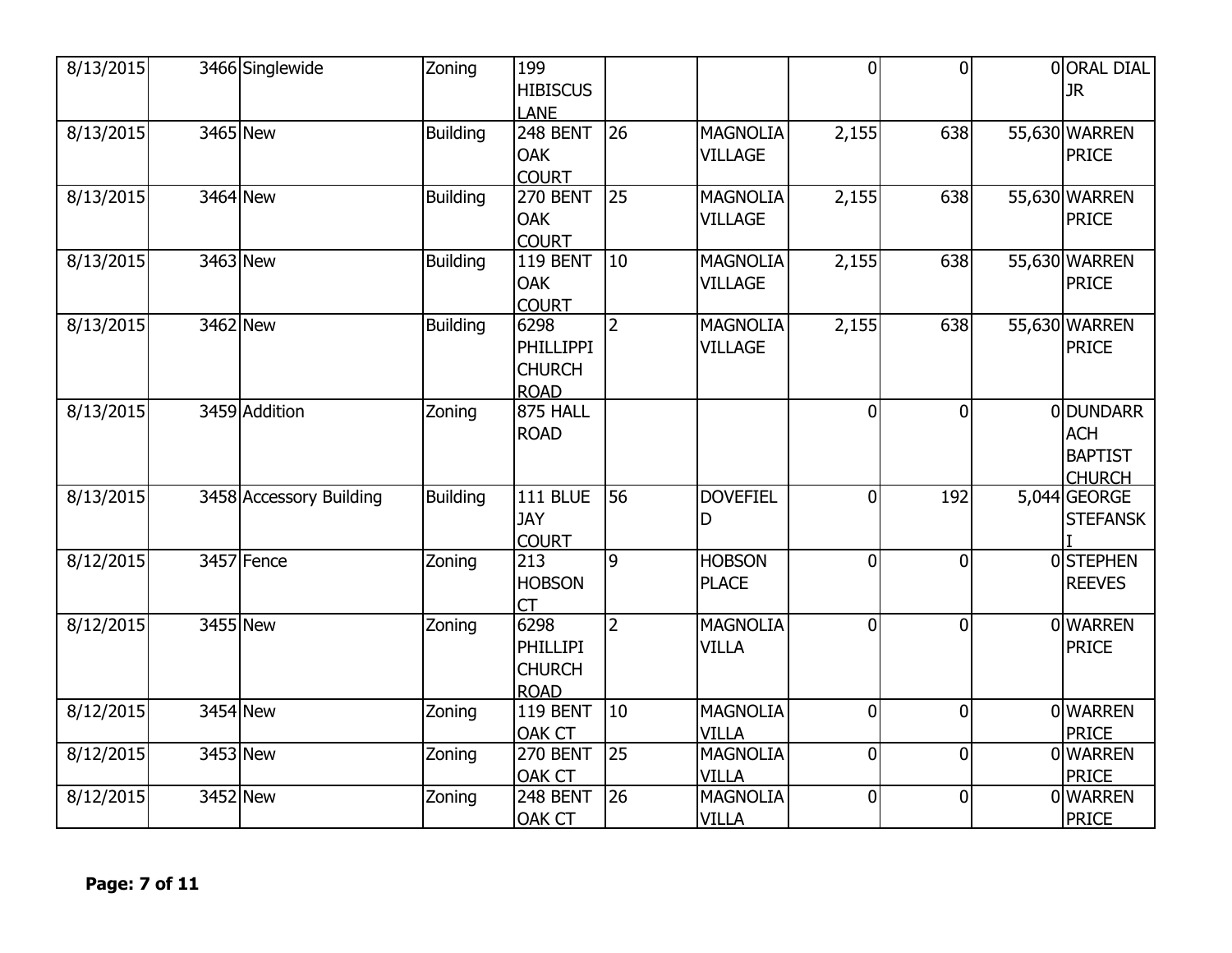| 8/12/2015 | 3451 New                | <b>Building</b> | 245 YATES 164<br><b>MILL</b><br><b>STREET</b>           |                | <b>WEDGEFIE</b><br>LD           | 3,021          | 768            | 141,000 KIDD   | <b>CONSTRUC</b><br><b>TION</b>                                    |
|-----------|-------------------------|-----------------|---------------------------------------------------------|----------------|---------------------------------|----------------|----------------|----------------|-------------------------------------------------------------------|
| 8/12/2015 | 3450 New                | Zoning          | 245 YATES 164<br><b>MILL</b><br><b>STREET</b>           |                | <b>WEDGEFIE</b><br><b>ILD</b>   | $\Omega$       | $\Omega$       |                | $0$ KIDD<br><b>CONSTRUC</b><br><b>TION</b>                        |
| 8/11/2015 | 3447 Accessory Building | Zoning          | 175<br><b>Brownston</b><br>e Dr                         | $\mathbf{1}$   | <b>Brownston</b><br>e Farms     | $\Omega$       | $\overline{0}$ | $\overline{0}$ |                                                                   |
| 8/11/2015 | 3446 New                | Zoning          | 5096<br><b>PHILLIPI</b><br><b>CHURCH</b><br><b>ROAD</b> | $\overline{4}$ |                                 | $\mathbf 0$    | $\overline{0}$ |                | 0BOAHN<br><b>CONSTRUC</b><br><b>TION</b>                          |
| 8/11/2015 | 3445 New                | Zoning          | 5160<br>PHILLIPI<br><b>CHURCH</b><br><b>ROAD</b>        | 1              |                                 | $\Omega$       | $\Omega$       |                | 0BOAHN<br><b>CONSTRUC</b><br><b>TION</b>                          |
| 8/11/2015 | 3444 Singlewide         | <b>Building</b> | 688 BLUE<br><b>ROAD</b>                                 |                |                                 | $\Omega$       | $\overline{0}$ |                | 0 SONYA<br><b>DOUGLAS</b>                                         |
| 8/7/2015  | 3432 Singlewide         | Zoning          | <b>1695 COPE</b><br><b>ROAD</b>                         |                |                                 | $\overline{0}$ | $\overline{0}$ |                | 0 PEGGY<br><b>LOCKLEAR</b>                                        |
| 8/7/2015  | $3431$ New              | <b>Building</b> | 150<br><b>PENDLETO</b><br><b>N STREET</b>               | 279            | <b>MIDLANDS</b><br>@BEDFOR<br>D | 2,235          | 647            | 130,513 H & H  | <b>CONSTRUC</b><br><b>TORS OF</b><br><b>FAYETTEVI</b><br>LLE, LLC |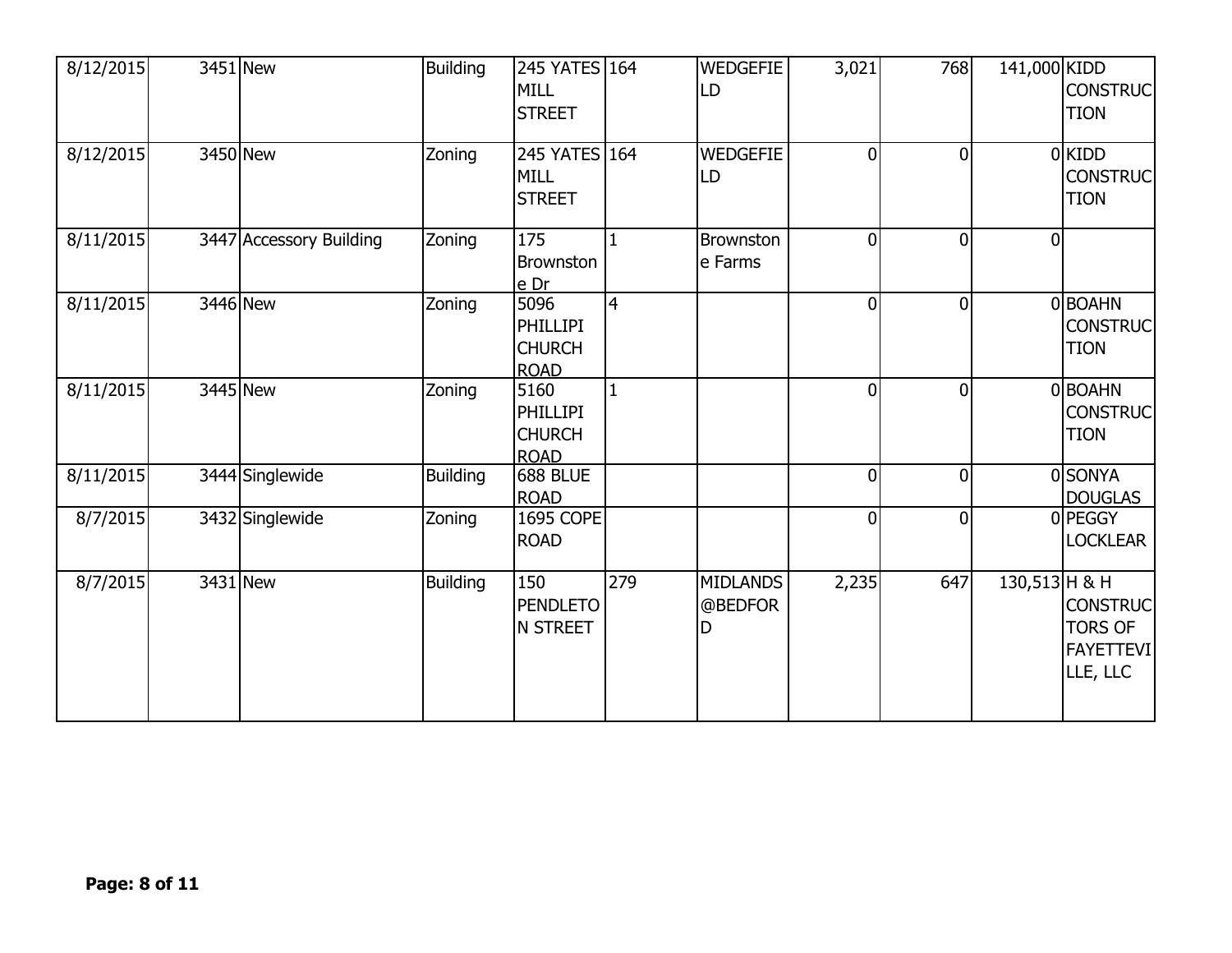| 8/7/2015 | 3429 New                | <b>Building</b> | <b>221 WIND</b><br><b>SWEPT</b><br><b>STREET</b>       | 47              | <b>WEDGEFIE</b><br>LD | 3,453          | 899            | 198,199 H & H | <b>CONSTRUC</b><br><b>TORS OF</b><br><b>FAYETTEVI</b><br>LLE, LLC |
|----------|-------------------------|-----------------|--------------------------------------------------------|-----------------|-----------------------|----------------|----------------|---------------|-------------------------------------------------------------------|
| 8/7/2015 | 3428 Other              | Zoning          | 4530<br><b>FAYETTEVI</b><br><b>LLE ROAD</b>            |                 |                       | $\overline{0}$ | $\overline{0}$ |               | 0SADA<br><b>FASHIONS</b>                                          |
| 8/7/2015 | 3427 Accessory Building | Zoning          | <b>111 BLUE</b><br><b>JAY CT</b>                       | 56              | <b>DOVEFIEL</b><br>D  | $\overline{0}$ | $\overline{0}$ |               | 0GEORGE<br><b>STEFANSK</b>                                        |
| 8/7/2015 | 3426 New                | Zoning          | 150<br><b>PENDLETO</b><br><b>N STREET</b>              | 279             | <b>WEDGEFIE</b><br>LD | $\mathbf 0$    | $\Omega$       |               | $0H$ & H<br><b>HOMES</b>                                          |
| 8/7/2015 | 3425 New                | Zoning          | 221 WIND<br><b>SWEPT</b><br><b>STREET</b>              | $\overline{47}$ | WEDGEFIE<br>LD        | 3,453          | 899            |               | $0H$ & H<br><b>HOMES</b>                                          |
| 8/7/2015 | 3424 Singlewide         | Zoning          | 688 BLUE<br><b>ROAD</b>                                |                 |                       | $\overline{0}$ | $\Omega$       |               | 0 SONYA<br><b>DOUGLAS</b>                                         |
| 8/6/2015 | 3419 Singlewide         | Zoning          | 438<br><b>SCURLOCK</b><br><b>SCHOOL</b><br><b>ROAD</b> |                 |                       | 0              | $\Omega$       |               | 0YOAN<br><b>KENEDY</b><br><b>GARCIA-</b><br><b>VEGA</b>           |
| 8/5/2015 | 3416 Commercial (new)   | <b>Building</b> | 200<br><b>BEDFORD</b><br><b>DRIVE</b>                  |                 | <b>BEDFORD</b>        | $\mathbf 0$    | 78             |               | 20,000 CAVINESS<br>& CATES                                        |
| 8/5/2015 | 3415 New                | <b>Building</b> | 191 YATES 136<br><b>MILL</b><br><b>STREET</b>          |                 | <b>WEDGEFIE</b><br>LD | 2,847          | 612            |               | 110,000 MAEBUILT<br><b>INC</b>                                    |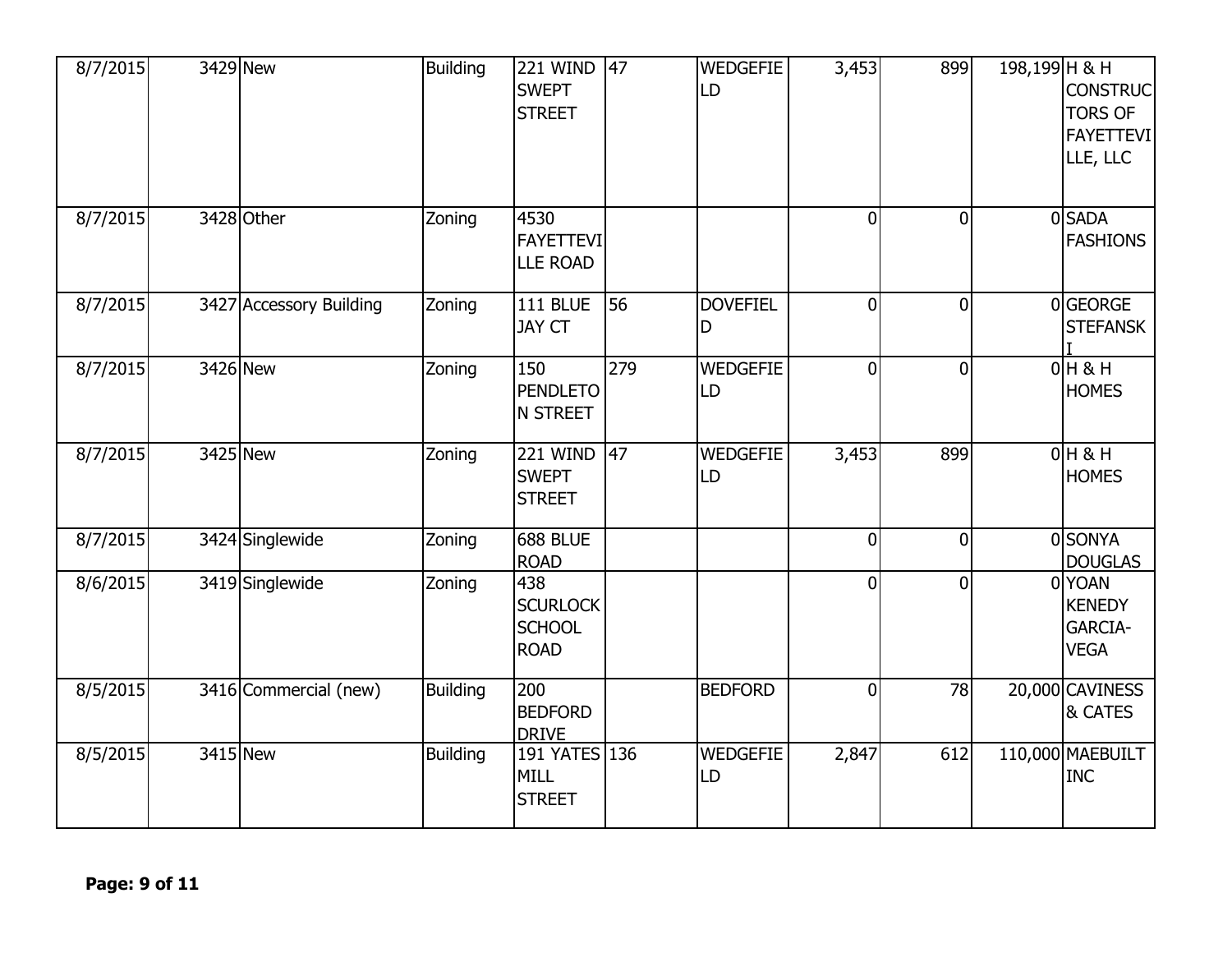| 8/5/2015 | 3414 New                | <b>Building</b>  | 116 YATES 101<br><b>MILL</b><br><b>STREET</b>    |    | <b>WEDGEFIE</b><br>LD              | 2,340          | 680            | 110,000 MAEBUILT<br>INC.                          |
|----------|-------------------------|------------------|--------------------------------------------------|----|------------------------------------|----------------|----------------|---------------------------------------------------|
| 8/4/2015 | 3409 New                | Swimming<br>Pool | 408<br><b>SANDERS</b><br><b>ROAD</b>             |    |                                    | $\overline{0}$ | 648            | 21,400 HAROLD &<br><b>BRENDA</b><br><b>KELLIS</b> |
| 8/4/2015 | 3403 Accessory Building | Zoning           | 595 ROYAL 27<br><b>BIRKDALE</b><br><b>DR</b>     |    | <b>TURNBERR</b>                    | $\overline{0}$ | $\Omega$       | <b>OSUSAN</b><br><b>CLARK</b>                     |
| 8/4/2015 | 3402 New                | Zoning           | 1124<br><b>CAMDEN</b><br><b>ROAD</b>             |    |                                    | $\overline{0}$ | $\Omega$       | 0THOMAS<br><b>FOLDESI</b>                         |
| 8/4/2015 | 3401 Fence              | Zoning           | 171<br>TRANQUIL<br>TY DR                         | 12 | <b>WHISPERI</b><br><b>NG WINDS</b> | $\overline{0}$ | $\Omega$       | 0 HBIS                                            |
| 8/3/2015 | 3398 Finish Bonus Room  | Mechanical 340   | <b>SEDGEFIEL</b><br><b>D DRIVE</b>               |    | PINES@W<br><b>ESTGATE</b>          | $\overline{0}$ | $\overline{0}$ | $0$ LEO<br><b>TANNER</b>                          |
| 8/3/2015 | 3397 New                | Zoning           | 191 YATES 136<br><b>MILL</b><br><b>STREET</b>    |    | <b>WEDGEFIE</b><br>LD              | $\overline{0}$ | $\Omega$       | 0 MAEBUILT<br><b>INC</b>                          |
| 8/3/2015 | 3396 New                | Zoning           | 116 YATES 101<br><b>MILL</b><br><b>STREET</b>    |    | <b>WEDGEFIE</b><br>LD              | $\overline{0}$ | $\Omega$       | 0 MAEBUILT<br><b>INC</b>                          |
| 8/3/2015 | 3394 storage/shed       | Zoning           | 6105<br>PHILLIPI<br><b>CHURCH</b><br><b>ROAD</b> |    |                                    | $\overline{0}$ | $\Omega$       | 0 PERRY<br><b>LOWERY</b>                          |
| 8/3/2015 | 3390 Fence              | Zoning           | 247<br><b>STOCKBRI</b><br><b>DGE DR</b>          |    |                                    | $\overline{0}$ | $\overline{0}$ | 0 DASHEENA<br><b>SINGH</b>                        |

**Page: 10 of 11**